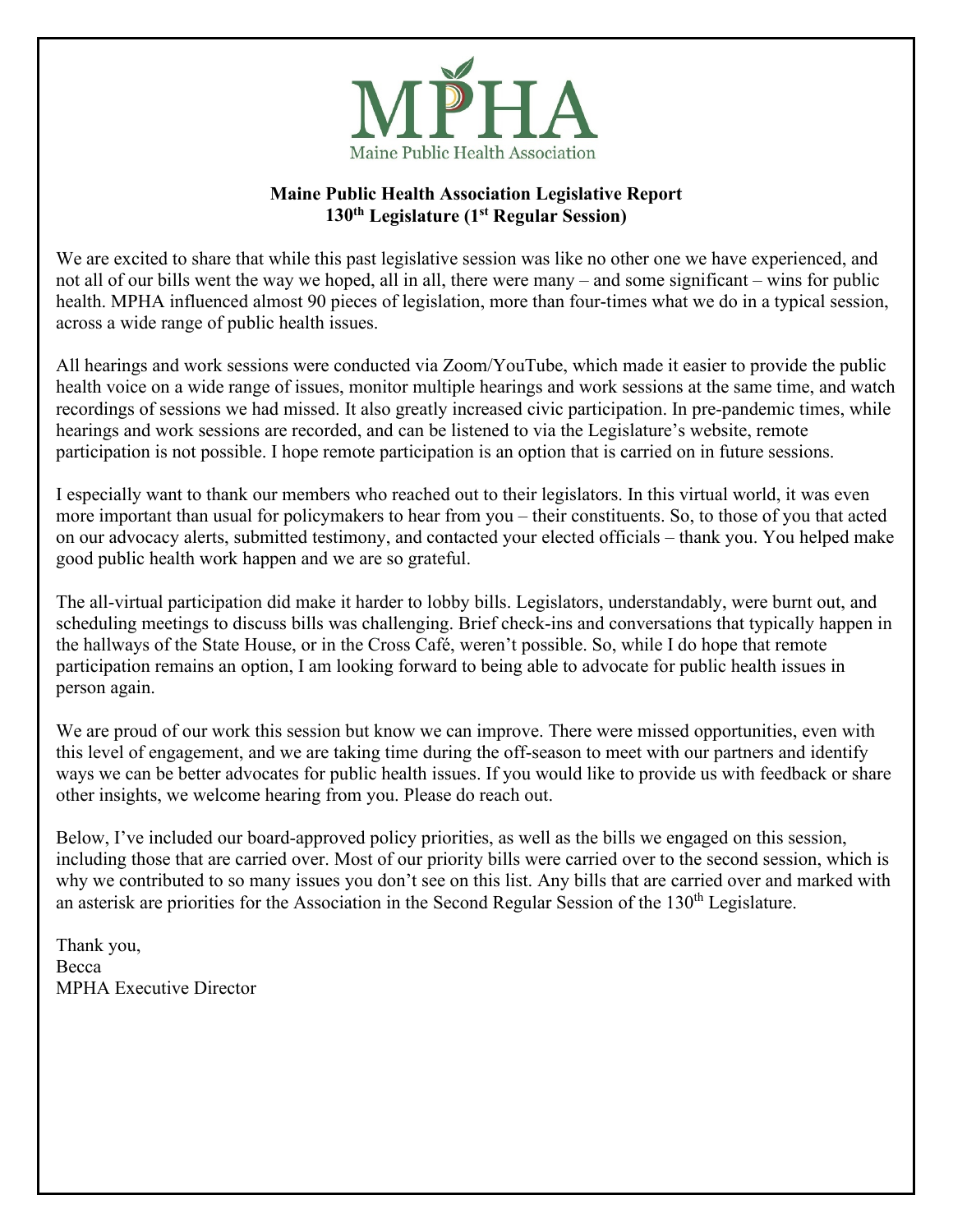#### **Maine Public Health Association 2021 Policy Priorities**

MPHA's policy priorities for the 2021 legislative session are focused on the intersection of Climate Change, Strengthening the Economy, Improving Public Health, and Addressing Systemic Racism. Within this intersection, we can improve Health Equity. Health equity means everyone has a fair and just opportunity to be as healthy as possible, and requires removing obstacles to health such as poverty, discrimination, and their consequences, including powerlessness and lack of access to good jobs with fair pay, quality education and housing, and safe environments. With investments in these different areas, we will not only be addressing climate change, strengthening Maine's economy, and improving public health, we will also be tackling determinants of health, and systems of inequity, that have negatively and disproportionately affected different members of society – but that also have potential to create and sustain more resilient communities and provide better health and economic wellbeing of Maine people across the state.

Improving Public Health

- Chronic Disease Prevention Tobacco
	- o Ending the sale of flavored tobacco products
	- o Increasing Cigarette Excise Tax by \$2.00
	- o Program Funding (Trust for a Healthy Maine)
- Chronic Disease Prevention Obesity
	- o Update School Nutrition & Physical Activity Definitions & Standards
	- $\circ$  Funding for Maine CDC obesity-prevention capacity, including staffing

Systemic Racism

- Tribal Sovereignty
- Trust for a Healthy Maine
- Establish the Office of Health Equity within DHHS
- Chronic Disease Prevention

#### Climate Change

• [Maine Climate Council Public Health Recommendations](https://www.maine.gov/future/initiatives/climate/climate-council)

• [Environmental Priorities Coalition Platform](https://protectmaine.org/epc/priorities/2021)

Intersection

- Data Monitoring
	- o Trust for a Healthy Maine
	- o [Maine Climate Council Public Health Recommendations](https://www.maine.gov/future/initiatives/climate/climate-council)
	- o Office of Health Equity
- Local Public Health Systems
	- o LD 227 Monitoring, Report Due Back to HHS this session
	- o Trust for a Healthy Maine
	- o [Maine Climate Council Public Health Recommendations](https://www.maine.gov/future/initiatives/climate/climate-council)
- Consistent Funding for Public Health
	- o Trust for a Healthy Maine
	- o Tobacco Tax Increase (\$2.00)

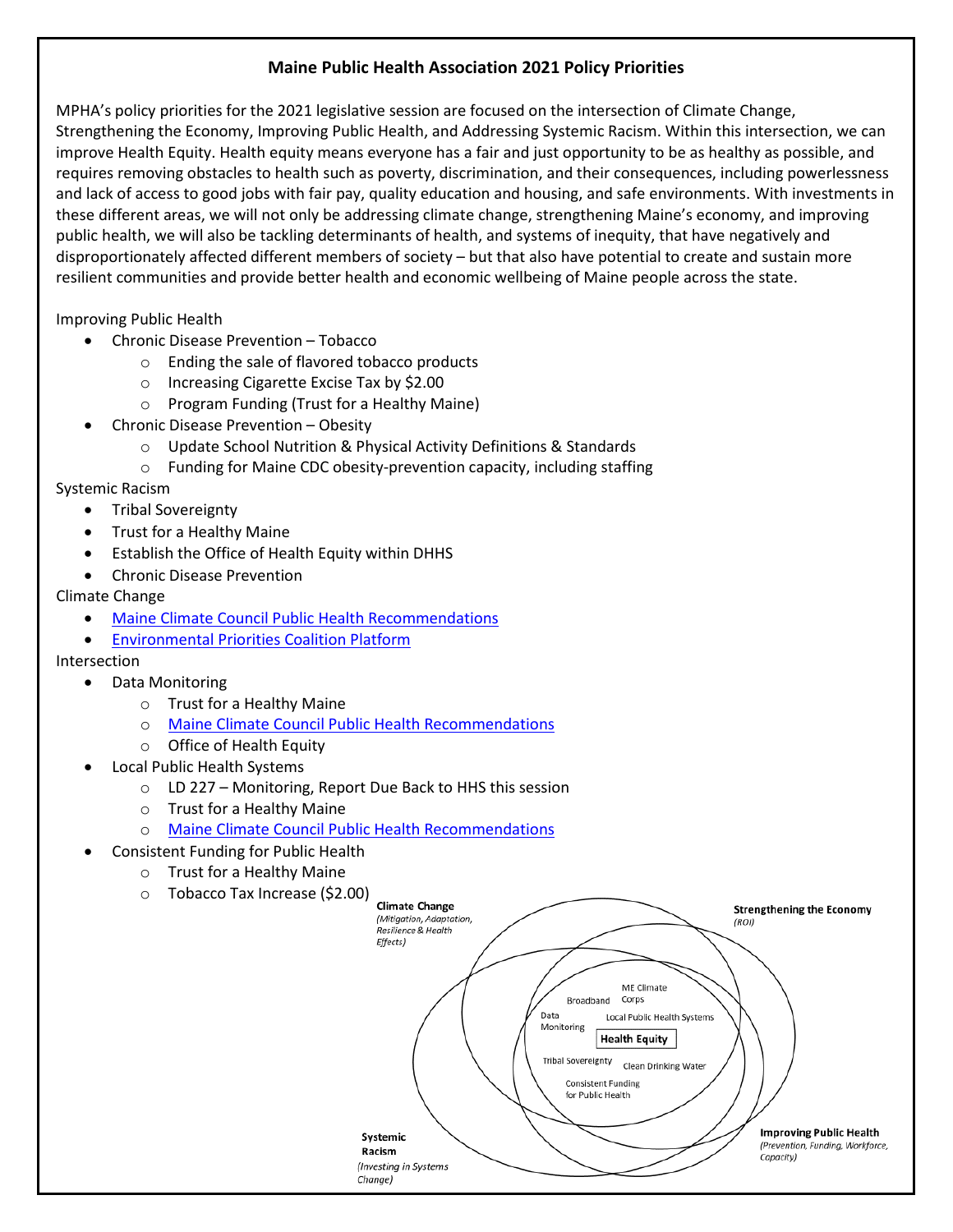#### **Chronic Disease Prevention**

- **LD 269:** [An Act To Prohibit Smoking in Bus Shelters](https://legislature.maine.gov/LawMakerWeb/summary.asp?ID=280078381) Sponsored by Sen. Heather Sanborn
- LD 636: [An Act To Encourage the Purchase of Local Foods for Public Schools](https://legislature.maine.gov/LawMakerWeb/summary.asp?ID=280079088) Sponsored by Sen. Eloise Vitelli
- **LD 655:** [Resolve, Directing the Department of Education To Survey School Administrative Units and](https://legislature.maine.gov/LawMakerWeb/summary.asp?ID=280079122)  [Review the Feasibility of a 30-minute Lunch Period for Students](https://legislature.maine.gov/LawMakerWeb/summary.asp?ID=280079122) – Sponsored by Rep. Janice Dodge
- LD 691: [An Act To Support Farms and Address Food Insecurity](https://legislature.maine.gov/LawMakerWeb/summary.asp?ID=280079159) Sponsored by Rep. William Pluecker
- **LD 1150:** [An Act To Eliminate Insurance Rating Based on Age, Geographic Location or Smoking](https://legislature.maine.gov/LawMakerWeb/summary.asp?ID=280079715)  [History and To Reduce Rate Variability Due to Group Size](https://legislature.maine.gov/LawMakerWeb/summary.asp?ID=280079715) – Sponsored by Rep. Heidi Brooks

### *Carried Over*

- **\*LD 1550:** [An Act To End the Sale of Flavored Tobacco Products](https://legislature.maine.gov/LawMakerWeb/summary.asp?ID=280080513) Sponsored by Rep. Michele Meyer
- **\*LD 1423:** [An Act To Prevent and Reduce Tobacco Use by Ensuring Adequate Funding for Tobacco](https://legislature.maine.gov/LawMakerWeb/summary.asp?ID=280080306)  [Use Prevention and Cessation Programs and by Raising the Tax on Tobacco Products and To Provide](https://legislature.maine.gov/LawMakerWeb/summary.asp?ID=280080306)  [Funding To Reduce Disparities in Health Outcomes Based on Certain Factors](https://legislature.maine.gov/LawMakerWeb/summary.asp?ID=280080306) – Sponsored by Rep. Joyce McCreight

### **Health Equity & Systemic Racism**

- **LD 2:** [An Act To Require the Inclusion of Racial Impact Statements in the Legislative Process](https://legislature.maine.gov/LawMakerWeb/summary.asp?ID=280077978) Sponsored by Rep. Rachel Talbot Ross
- **LD 78:** An Act To Protect Children from Extreme Poverty by Preserving Children's Access to [Temporary Assistance for Needy Families Benefits](https://legislature.maine.gov/LawMakerWeb/summary.asp?ID=280078027) – Sponsored by Rep. Michele Meyer
- LD 183: [An Act To Establish Juneteenth as a Paid State Holiday](https://legislature.maine.gov/LawMakerWeb/summary.asp?ID=280078197) Sponsored by Rep. Rachel Talbot Ross
- **LD 274:** [Resolve, Directing the Maine Health Data Organization To Determine the Best Methods and](https://legislature.maine.gov/LawMakerWeb/summary.asp?ID=280078392)  Definitions To Use in Collecting Data [To Better Understand Racial and Ethnic Disparities in the](https://legislature.maine.gov/LawMakerWeb/summary.asp?ID=280078392)  [Provision of Health Care in Maine](https://legislature.maine.gov/LawMakerWeb/summary.asp?ID=280078392) – Sponsored by Rep. Denise Tepler
- **LD 663:** An Act To Make Comprehensive Substance [Use Disorder Treatment Available to Maine's](https://legislature.maine.gov/LawMakerWeb/summary.asp?ID=280079118)  [Incarcerated Population](https://legislature.maine.gov/LawMakerWeb/summary.asp?ID=280079118) – Sponsored by Rep. Charlotte Warren
- LD 705: [Resolve: To Improve Air Quality and Ventilation in Maine's Public Schools](https://legislature.maine.gov/LawMakerWeb/summary.asp?ID=280079171) Sponsored by Rep. Rebecca Millett
- **LD 1034:** [An Act To Provide Funding To Support the Permanent Commission on the Status of Racial:](https://legislature.maine.gov/LawMakerWeb/summary.asp?ID=280079503)  [Indigenous and Maine Tribal Populations](https://legislature.maine.gov/LawMakerWeb/summary.asp?ID=280079503) – Sponsored by Rep. Rachel Talbot Ross

#### *Carried Over*

- **LD 343:** [An Act To Set Aside Funds from Federal Block Grants for Certain Communities](https://legislature.maine.gov/LawMakerWeb/summary.asp?ID=280078552) Sponsored by Rep. Rachel Talbot Ross
- LD 702: An Act To Authorize a General Fund Bond Issue To Recapitalize the School Revolving [Renovation Fund](https://legislature.maine.gov/LawMakerWeb/summary.asp?ID=280079177) – Sponsored by Rep. Rebecca Millett *(Funding provided for in State budget)*
- **LD 979:** [An Act To Expand Maine's School-Based Health Centers](https://legislature.maine.gov/LawMakerWeb/summary.asp?ID=280079441) Sponsored by Rep. Melanie Sachs
- **\*LD 1523:** [An Act To Establish the Trust for a Healthy Maine](https://legislature.maine.gov/LawMakerWeb/summary.asp?ID=280080461) Sponsored by Rep. Rebecca Millett
- **LD 1555:** [An Act To Fund Broadband Internet Infrastructure for Marginalized Groups in the State](https://legislature.maine.gov/LawMakerWeb/summary.asp?ID=280080521) Sponsored by Rep. Rachel Talbot Ross
- \*LD 1626: An Act Implementing the Recommendations of the Task Force on Changes to the Maine [Indian Claims Settlement Implementing Act](https://legislature.maine.gov/LawMakerWeb/summary.asp?ID=280080665) – Sponsored by Rep. Rachel Talbot Ross
- **\*LD 1693:** [An Act To Advance Health Equity, Improve the Well-being of All Maine People and Create](https://legislature.maine.gov/LawMakerWeb/summary.asp?ID=280080791)  [a Health Trust](https://legislature.maine.gov/LawMakerWeb/summary.asp?ID=280080791) – Sponsored by Rep. Rachel Talbot Ross

# **Criminal Justice**

• **LD 994:** [An Act To Promote Public Health by Eliminating Criminal Penalties for Possession of](https://legislature.maine.gov/LawMakerWeb/summary.asp?ID=280079461)  [Hypodermic Apparatuses](https://legislature.maine.gov/LawMakerWeb/summary.asp?ID=280079461) – Sponsored by Rep. Genevieve McDonald

*Carried Over*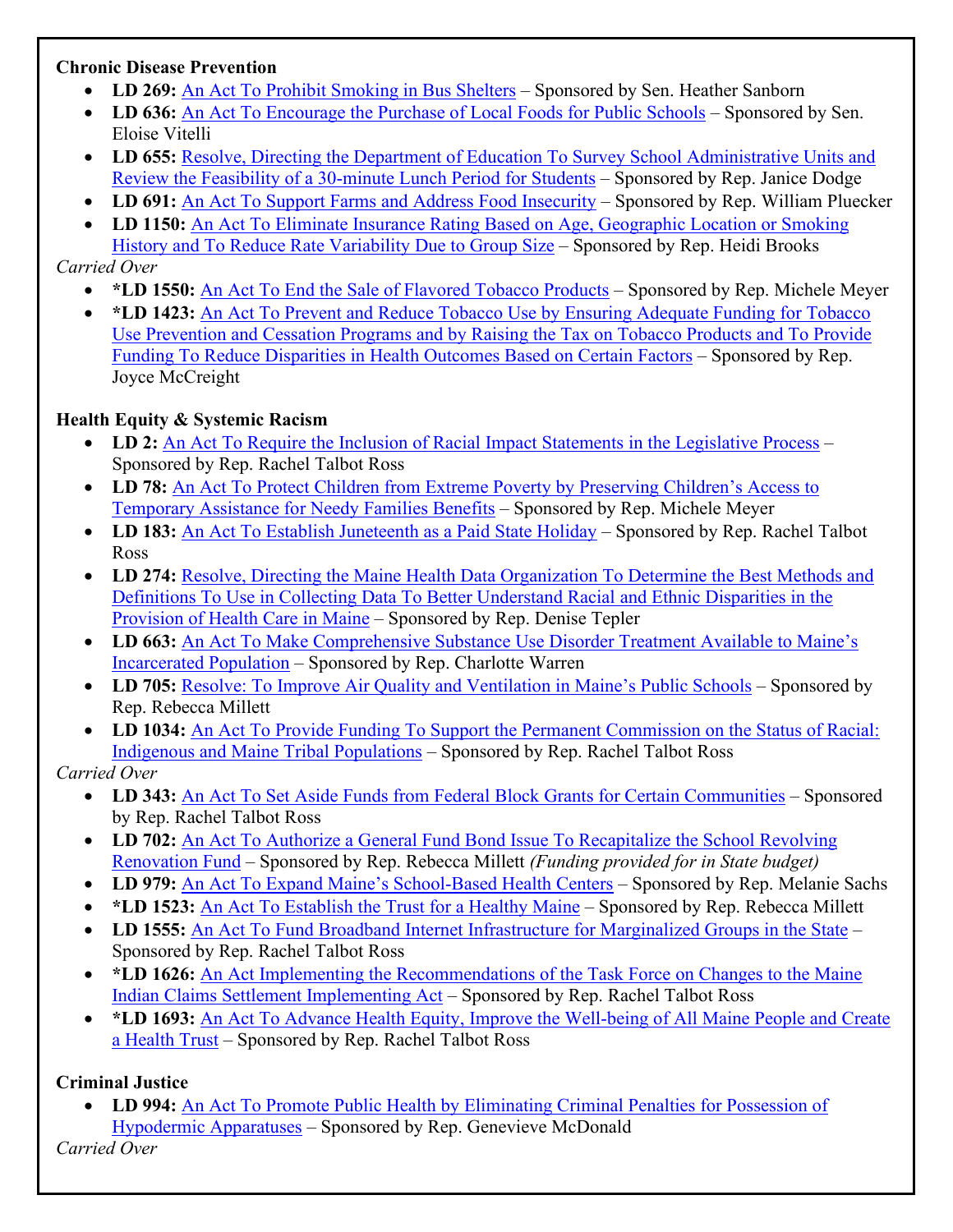• **LD 1068:** [An Act To Restrict Access to Weapons Pursuant to Court Order in Cases of Harassment](https://legislature.maine.gov/LawMakerWeb/summary.asp?ID=280079533) – Sponsored by Sen. Anne Carney

### **Health Care**

- LD 1: [An Act To Establish the COVID-19 Patient Bill of Rights](https://legislature.maine.gov/LawMakerWeb/summary.asp?ID=280077942) Sponsored by President Troy Jackson
- **LD 686:** [An Act To Increase Prescription Drug Pricing Transparency](https://legislature.maine.gov/LawMakerWeb/summary.asp?ID=280079152) Sponsored by Sen. Eloise Vitelli
- **LD 745:** An Act To Strengthen Maine's Public Health by Expanding Access to Certain Health Programs [and Services](https://legislature.maine.gov/LawMakerWeb/summary.asp?ID=280079214) – Sponsored by Rep. Rebecca Millett
- **LD 1009:** [Resolve: To Create a Health Care Ombudsman Position To Serve in Maine's County Jail](https://legislature.maine.gov/LawMakerWeb/summary.asp?ID=280079485) Rep. Colleen Madigan

# *Carried Over*

• **LD 718:** [An Act To Improve the Health of Maine Residents by Closing Coverage Gaps in the](https://legislature.maine.gov/LawMakerWeb/summary.asp?ID=280079195)  [MaineCare Program and the Children's Health Insurance Program](https://legislature.maine.gov/LawMakerWeb/summary.asp?ID=280079195) – Sponsored by Rep. Rachel Talbot Ross

# **Maternal & Child Health**

- LD 265: [An Act To Provide Women Access to Affordable Postpartum Care](https://legislature.maine.gov/LawMakerWeb/summary.asp?ID=280078375) Sponsored by Sen. Anne Carney
- LD 1559: Resolve: To Create the Commission To Develop a Paid Family and Medical Leave Benefits [Program](https://legislature.maine.gov/LawMakerWeb/summary.asp?ID=280080500) – Sponsored by Sen. Matthea Daughtry

*Carried Over*

• LD 1357: [An Act to Require Private Insurance Coverage for Postpartum Care](https://legislature.maine.gov/LawMakerWeb/summary.asp?ID=280080151) – Sponsored by Sen. Anne Carney

# **Environmental Health**

*Climate Change*

These are MPHA-supported bills that align with Maine's Climate Action Plan, *Maine Won't Wait*. To see all the climate-related legislation that passed this session, visit the [Maine Climate Council's website.](https://www.maine.gov/future/initiatives/climate/climate-council)

- LD 226: [An Act To Limit the Use of Hydrofluorocarbons To Fight Climate Change](https://legislature.maine.gov/LawMakerWeb/summary.asp?ID=280078280) Sponsored by Rep. Ralph Tucker
- **LD 1484:** [An Act To Enhance the ConnectMaine Authority's Capacity To Provide World-class Internet](https://legislature.maine.gov/LawMakerWeb/summary.asp?ID=280080384) – Sponsored by Sen. Richard Bennett
- **LD 1682:** [An Act To Require Consideration of Climate and Equity Impacts by the Public Utilities](https://legislature.maine.gov/LawMakerWeb/summary.asp?ID=280080769)  [Commission](https://legislature.maine.gov/LawMakerWeb/summary.asp?ID=280080769) – Sponsored by Rep. Doudera *(MPHA did not submit testimony on this bill, however, we are engaged in work on the legislation through the Maine Climate Council's Equity Subcommittee)*

*PFAS*

- **LD 129: Resolve, To Protect Consumers of Public Drinking Water by Establishing Maximum** [Contaminant Levels for Certain Substances and Contaminants](https://legislature.maine.gov/LawMakerWeb/summary.asp?ID=280078115) – Sponsored by Sen. Harold Stewart
- **LD 264:** [Resolve, Directing the Board of Pesticides Control To Gather Information Relating to](https://legislature.maine.gov/LawMakerWeb/summary.asp?ID=280078371)  [Perfluoroalkyl and Polyfluoroalkyl Substances in the State](https://legislature.maine.gov/LawMakerWeb/summary.asp?ID=280078371) – Sponsored by Rep. William Pluecker
- LD 519: [An Act To Protect Children from Exposure to Toxic Chemicals](https://legislature.maine.gov/LawMakerWeb/summary.asp?ID=280078835) Sponsored by Rep. Lori Gramlich
- LD 1503: [An Act To Stop Perfluoroalkyl and Polyfluoroalkyl Substances Pollution](https://legislature.maine.gov/LawMakerWeb/summary.asp?ID=280080415) Sponsored by Rep. Lori Gramlich

*Other Environmental Health Issues*

- LD 8: [An Act To Support Collection and Proper Disposal of Unwanted Drugs](https://legislature.maine.gov/LawMakerWeb/summary.asp?ID=280077995) Sponsored by Sen. Anne Carney
- **LD 155:** Resolve, Directing the Board of Pesticides Control To Prohibit the Use of Certain [Neonicotinoids for Outdoor Residential Use](https://legislature.maine.gov/LawMakerWeb/summary.asp?ID=280078133) – Sponsored by Rep. Nicole Grohoski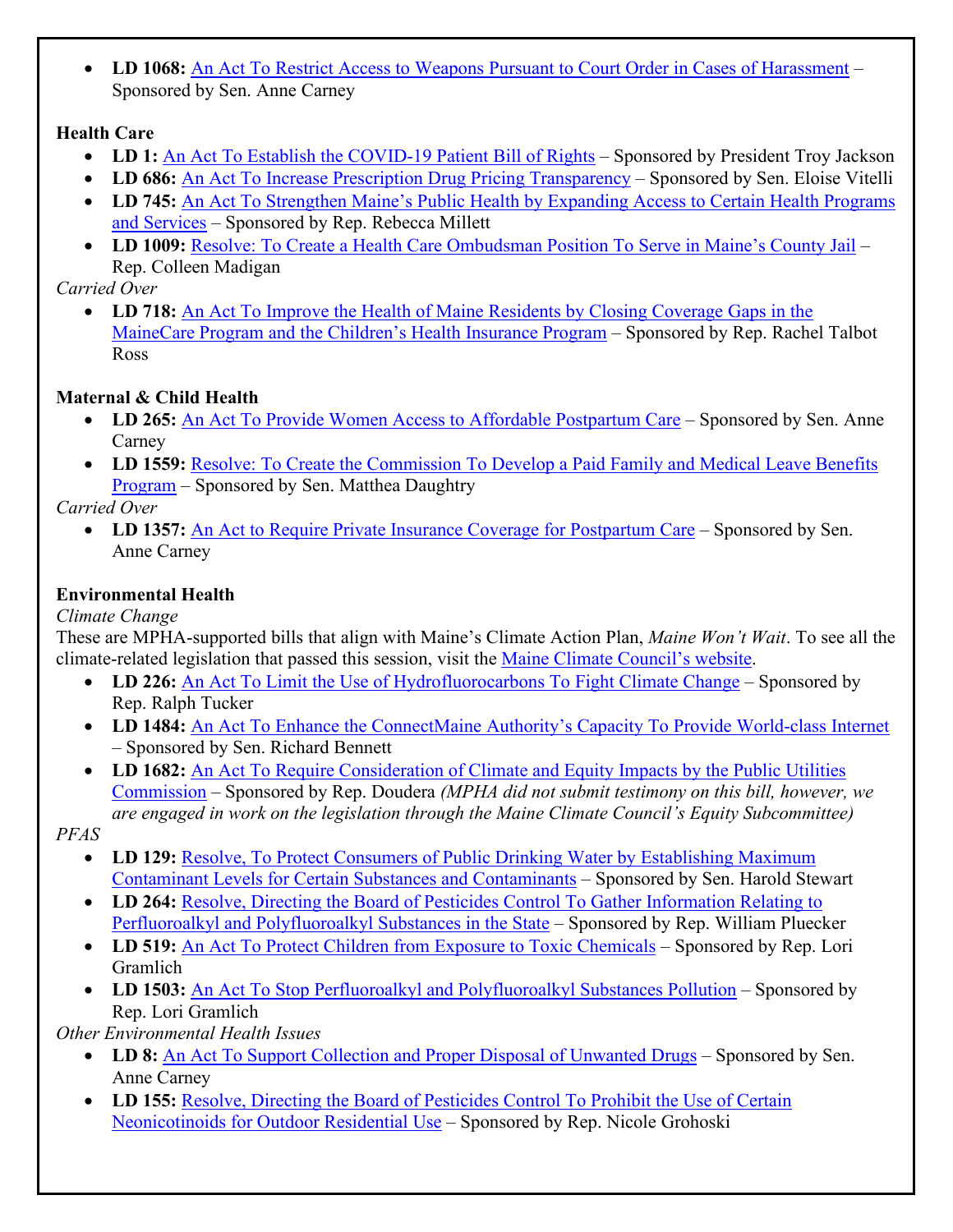- LD 1541: [An Act To Support and Improve Municipal Recycling Programs and Save Taxpayer Money](https://legislature.maine.gov/LawMakerWeb/summary.asp?ID=280080518) Sponsored by Rep. Nicole Grohoski
- **LD 1702:** [An Act To Authorize General Fund Bond Issues To Improve Transportation and National](https://legislature.maine.gov/LawMakerWeb/summary.asp?ID=280080854)  [Guard Infrastructure and To Promote the Conservation of Land, Working Waterfronts, Water Access](https://legislature.maine.gov/LawMakerWeb/summary.asp?ID=280080854)  [and Outdoor Recreation](https://legislature.maine.gov/LawMakerWeb/summary.asp?ID=280080854) – Sponsored by Rep. Teresa Pierce

### *Carried Over*

- LD 687: An Act To Authorize a General Fund Bond Issue To Promote the Conservation of Land, [Working Waterfronts, Water Access and Outdoor Recreation](https://legislature.maine.gov/LawMakerWeb/summary.asp?ID=280079153) – Sponsored by Rep. Patrick Corey *(Note: Funding for Land for Maine's Future was provided for in the State budget and LD 1702)*
- **LD 983:** [An Act To Authorize a General Fund Bond Issue To Promote Land Conservation, Working](https://legislature.maine.gov/LawMakerWeb/summary.asp?ID=280079431)  [Waterfronts, Water Access and Outdoor Recreation](https://legislature.maine.gov/LawMakerWeb/summary.asp?ID=280079431) – Sponsored by Sen. Cathy Breen *(Note: Funding for Land for Maine's Future was provided for in the State budget, and LD 1702)*
- **LD 1532:** [An Act To Protect Maine's Air Quality by Strengthening Requirements for Air Emissions](https://legislature.maine.gov/LawMakerWeb/summary.asp?ID=280080470)  [Licensing](https://legislature.maine.gov/LawMakerWeb/summary.asp?ID=280080470) – Sponsored by Rep. Victoria Morales
- **LD 1639:** [An Act To Protect the Health and Welfare of Maine Communities and Reduce Harmful Solid](https://legislature.maine.gov/LawMakerWeb/summary.asp?ID=280080698)  [Waste](https://legislature.maine.gov/LawMakerWeb/summary.asp?ID=280080698) – Sponsored by Sen. Anne Carney

### **Housing & Homelessness**

- **LD 81:** An Act To Ensure the Safety of Children Experiencing Homelessness by Extending Shelter [Placement Periods](https://legislature.maine.gov/LawMakerWeb/summary.asp?ID=280078030) – Sponsored by Rep. Michele Meyer
- LD 609: Resolve: To Establish a Commission To Increase Housing Opportunities in Maine by Studying [Zoning and Land Use Restrictions](https://legislature.maine.gov/LawMakerWeb/summary.asp?ID=280079043) – Sponsored by Speaker Ryan Fecteau

### *Carried Over*

• LD 1076: [An Act To Support the Operations of Youth Shelters in Maine](https://legislature.maine.gov/LawMakerWeb/summary.asp?ID=280079553) – Sponsored by Sen. Nathan Libby

# **Marijuana**

- LD 605: [An Act To Amend the Marijuana Legalization Act](https://legislature.maine.gov/LawMakerWeb/summary.asp?ID=280079034) Sponsored by Rep. Teresa Pierce
- LD 1434: [An Act Regarding Controlled Entry Areas within Retail Marijuana Stores](https://legislature.maine.gov/LawMakerWeb/summary.asp?ID=280080322) Sponsored by Rep. Joe Perry *(MPHA opposed this bill, however it was signed into law)*

# **Public Health Workforce**

- **LD 722:** [Resolve, To Study the Establishment of the Maine Climate Corps](https://legislature.maine.gov/LawMakerWeb/summary.asp?ID=280079204) Sponsored by Rep. Morgan Rielly *(Recommendation of the Maine Climate Council's Community Resilience Planning, Public Health, and Emergency Management Working Group, which MPHA co-chairs)*
- LD 1010: [An Act To Establish the Maine Service Fellows Program](https://legislature.maine.gov/LawMakerWeb/summary.asp?ID=280079487) Sponsored by Rep. Morgan Rielly
- **LD 1573:** [An Act To Implement the Recommendations of the Commission To Study Long-term Care](https://legislature.maine.gov/LawMakerWeb/summary.asp?ID=280080601)  [Workforce Issues](https://legislature.maine.gov/LawMakerWeb/summary.asp?ID=280080601) – Sponsored by Rep. Jessica Fay

# **Oral Health**

• LD 1344: An Act To Clarify the Authority of the Department of Health and Human Services during a [Public Health Emergency](https://legislature.maine.gov/LawMakerWeb/summary.asp?ID=280080086) – Sponsored by Rep. Michele Meyer

# *Carried Over*

- **LD 996:** [An Act To Improve Dental Health Access for Maine Children and Adults with Low Incomes](https://legislature.maine.gov/LawMakerWeb/summary.asp?ID=280079463) Sponsored by Speaker Ryan Fecteau
- **LD 1501:** [An Act to Protect Oral Health for Children in Maine](https://legislature.maine.gov/LawMakerWeb/summary.asp?ID=280080413) **–** Sponsored by Rep. Lori Gramlich

# **Public Health Infrastructure**

- **LD 1733:** [An Act To Provide Allocations for the Distribution of State Fiscal Recovery Funds](https://legislature.maine.gov/LawMakerWeb/summary.asp?ID=280081198) Sponsored by Sen. Cathy Breen. *This bill includes landmark investments in public health infrastructure:*
	- o \$21 million to expand broadband access